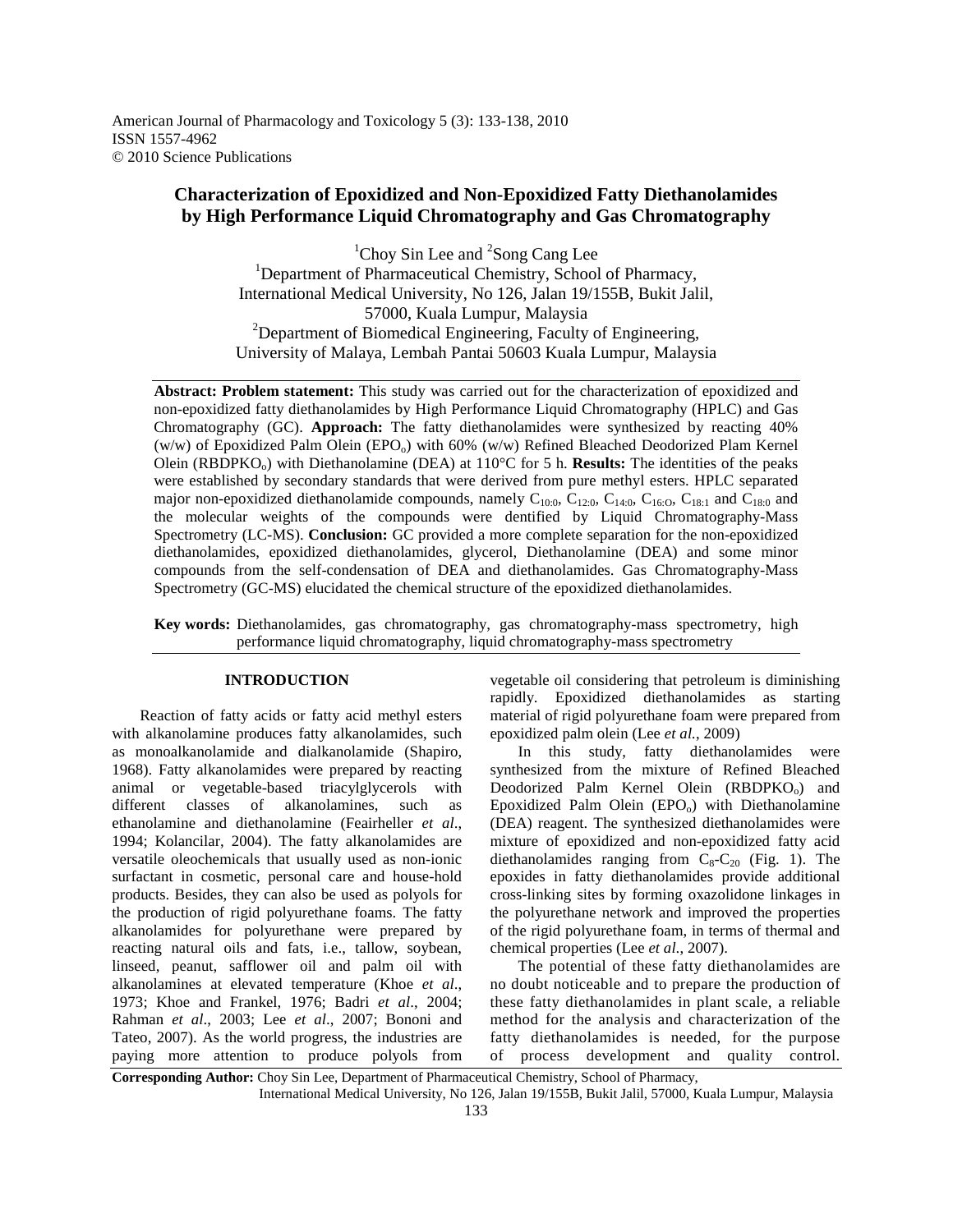

Fig. 1: Synthesis of epoxidized and non-epoxidized fatty diethanolamides

Common analyses are hydroxyl value determination, Fourier Transform Infrared spectroscopy (FTIR) and Thin Layer Chromatography (TLC) to determine the completion of the reaction (Badri *et al*., 2004; Rahman *et al*., 2003). Gel Permeation Chromatography (GPC) had been used to analyze the average molecular weight of the vegetable oil-based polyols (Badri *et al*., 2001). The chemical identification of the fatty diethanolamides by spectroscopy methods are not widely used. In this study, we used HPLC and GC chromatographic method followed by LC-MS and GC-MS spectrometric method for the simultaneous analysis of fatty diethanolamides polyols.

# **MATERIALS AND METHODS**

**Materials:** RBDPKOo (specifications: iodine value = 26 mg I<sub>2</sub>/100 g sample, free fatty acid s =  $0.10$  mg KOH/g sample, saponification value  $= 250$  mg KOH g<sup>-1</sup> sample) was obtained from Kempas Oil Sdn. Bhd. and EPOo (specifications: oxirane oxygen contents = 3.0%, acidity = 1.1 mg KOH/g sample, iodine value = 0.65 mg  $I_2/100$  g sample) was obtained from the pilot plant of Advanced Oleochemicals Technology Division (AOTD) of Malaysian Palm Oil Board (MPOB). Reagents: Diethanolamine (DEA) (BASF), dimethylformamide (J.T. Baker), N, Obis(trimethylsilyl)-trifluoroacetamide, 98+% (BSTFA) (ACROS ORGANICS), were used as purchased.

**Synthesis of fatty diethanolamides:** The reaction was carried out using a 1 litre Pyrex glass reaction flask submerged in a silicone bath. The reaction flask was equipped with a condenser, thermometer and a magnetic stirrer. 40 % EPO<sub>0</sub> (w/w) was blended with 60% (w/w) RBDPKOo to react with DEA at molar ratio of 1:3 [palm oil Triacylglyceride (TAG): DEA]. The reaction was carried out at 110°C for 5 h. The blend of starting materials and reaction condition were the optimal percentage and reaction condition based on previous study on the synthesis of fatty diethanolamides.

# **HPLC analysis:**

**Test samples:** The samples were taken from the synthesis of fatty diethanolamides from 40% (w/w) EPOo and 60% (w/w) RBDPKOo.

**Validation:** There were no standard for fatty diethanolamides, therefore secondary standards were synthesized from pure methyl esters, such as methyl laurate  $(C_{12:0})$ , methyl myristate  $(C_{14:0})$ , methyl palmitate  $(C_{16:0})$ , methyl stearate  $(C_{18:0})$  and methyl oleic  $(C_{18:1})$ . These esters were reacted with DEA at 110°C for 5 h.

**Instrument and condition:** The HPLC system was equipped with a binary gradient pump, an automatic, three-line degasser, a column oven and an ELSD. Data were recorded and analysed using Windows-based Intuitive Software for Chromatography (Borwin, Version 1.2; JBMS Developments, Le Fontanil, France). A packed Inertsil ODS 3 column (4.6×250 mm; GL science Inc, Rockford, IL) was used for separation. The column was maintained at 30°C and the mobile phase 87 used was a mixture of 95:5 Acetonitrile (ACN) and water at a flow rate of  $0.5$  mL min<sup>-1</sup>. The ELSD detector was set at 40°C and run under 2.3 bar air pressure. The sample solution (approximately 0.02 g in 10 mL CAN) was passed through a 0.45 µm disc filter to an auto sampler vial. A aliquot of about 20 µL was injected into the HPLC system.

**LC-MS analysis:** The analyses were performed on a Perkin Elmer LC-200 pump fitted with a Rheodyne 8125 20 µL loop injector. The LC column was connected to a single quadrupole Perkin Elmer Sciex API 100 LC-Ms system equipped with a heated nebuliser interface. The separations were performed on a packed Inertsil ODS 3 column (4.6×250 mm; GL Science Inc., Rockford, IL). The separation was carried out with acetonitrile-water at 95:5. The flow rate was set at 0.08 mL min<sup>-1</sup> and 10 µL of the sample was injected into the LC-MS system.

# **GC analysis:**

**Standard solutions:** The samples were prepared by adding in 1 mL of DMF into 0.03 g samples to dissolve the samples, 0.1 mL Bis(Trimethyl Silyl)tri Fluoro Asetanida (BSTFA) was then added. The mixture was shake vigorously and warmed at 60°C for 15 min before analyzing by gas chromatography. This procedure allowed the silylation of the samples to take place. The sample was then transffered to a 2 mL autosampler vial for injection into the GC system.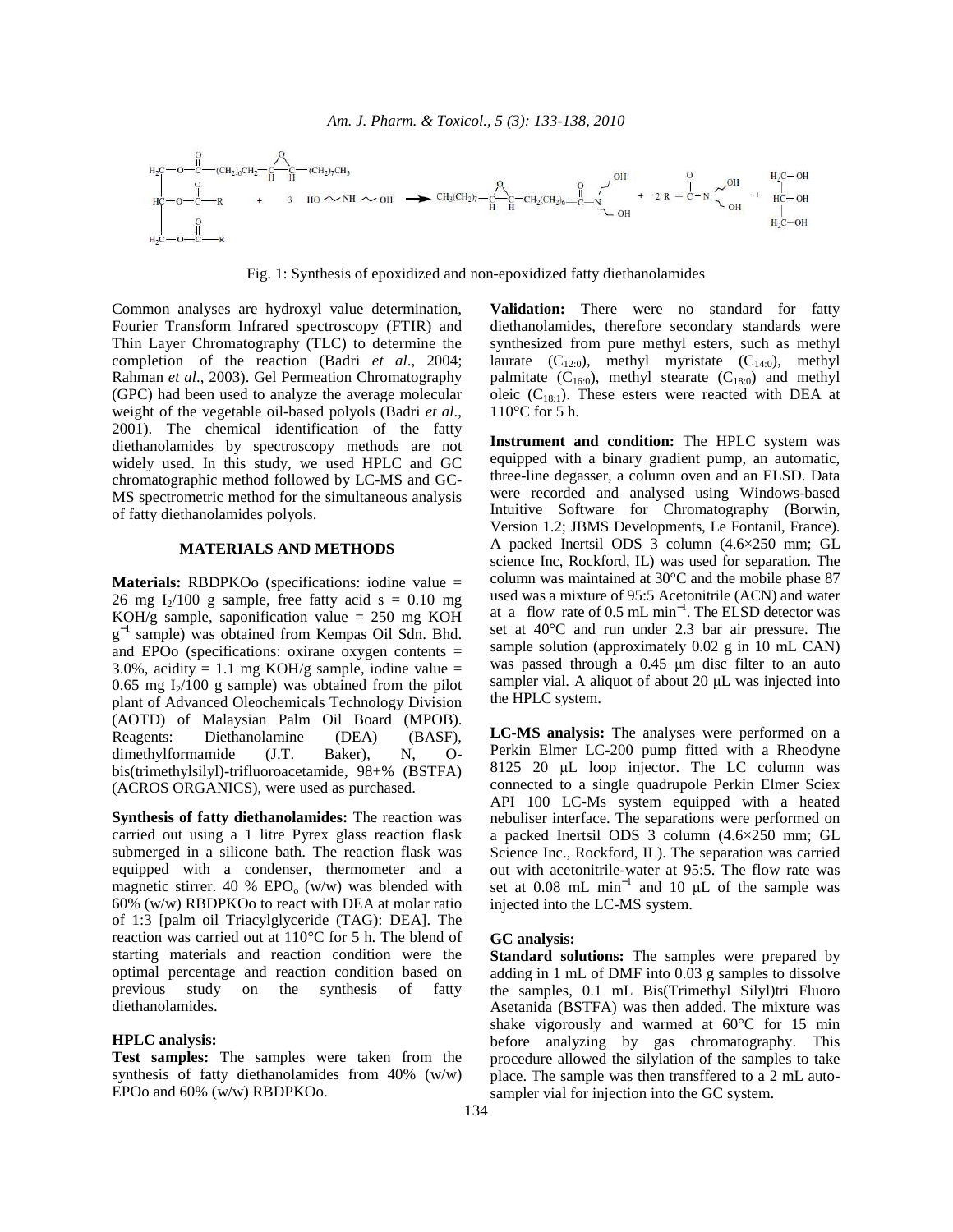**Instrument and condition:** The SGE HT-5, Polymide clad, 12 m $\times$ 0.53 mn $\times$ 0.15 µm column was used in the gas chromatograph study. The injection was made at 80°C, hold for 8 min and the temperature of the injector and column oven were raised by  $5^{\circ}$ C min<sup>-1</sup> to 220°C. The inlet temperature and the detector temperature were 250°C. Helium gas was used as the carrier gas and the flow rate for the column was 27.0 mL min<sup>-1</sup>. Nitrogen gas was used as the makeup gas.

**GC-MS analysis:** Mass spectrometric data was carried out on an Agilent 5973 Network Mass Selective detector interfaced to an Agilent 6890 Series gas chromatograph with a septum-equipped programmable Agilent 783 Series injector. The HP-5 ms column, 30 m×0.25 nm id, 0.25 micron m film was used in the gas chromatographic study and was connected directly to the Electron Impact (EI) source (70 eV). The injection was made at 80°C, hold for 50 min and the temperature of the injector and column oven was raised by 5°C min<sup>-1</sup> to 270°C. The inlet pressure of the helium carrier gas was 8.67 psi and the flow rate was 1 mL min<sup>-1</sup> with the MSD detector was used. The inlet temperature was 280°C whereas the auxiliary set point was 290°C. The

samples were dissolved in THF and derivatized by BSTFA before analyzing by mass spectrometry.

#### **RESULTS**

 Table 1 shows the retention time of the fatty diethanolamides by HPLC analysis. The analysis was continued by using LC-MS and the molecular weights of the fatty diethanolamides are shown in Table 2.

Table 1: Components of the diethanolamides and retention time by HPLC analysis

| Component                                        | Retention time (min) |
|--------------------------------------------------|----------------------|
| <b>DEA</b>                                       | 5.6                  |
| Decanoic acid bis-(2-hydroxy-ethyl)-amide/       | 6.5                  |
| $C_{10:0}$ diethanolamide                        |                      |
| Dodecanoic acid bis-(2-hydroxy-ethyl)-amide/     | 8.9                  |
| $C_{12:0}$ diethanolamide                        |                      |
| Tetradecanoic acid bis-(2-hydroxy-ethyl)-amide/  | 11.8                 |
| $C_{14:0}$ diethanolamide                        |                      |
| Hexadecanoic acid bis-(2-hydroxy-ethyl)-amide/   | 16.3                 |
| $C_{16:0}$ diethanolamide                        |                      |
| Octadec-9-enoicacid-bis-(2-hydroxy-ethyl)-amide/ | 17.2                 |
| $C_{18+1}$ diethanolamide                        |                      |
| Octadecanoic acid bis-(2-hydroxy-ethyl)-amide/   | 23.6                 |
| $C_{18:0}$ diethanolamide                        |                      |
|                                                  |                      |

Table 2: Selected LC-MS fragment ions of the fatty 321 diethanolamides

| Table 2. Beneficial LC 1419 Haghletti Tons of the fail ( 221 dictionmonal fields |                                     |                                                               |  |
|----------------------------------------------------------------------------------|-------------------------------------|---------------------------------------------------------------|--|
| Diethanolamides                                                                  | Molecular weight of diethanolamides | Fragment ions $(m/z)$                                         |  |
| Decanoic acid bis-(2-hydroxy-ethyl)-amide                                        | 259                                 | 488.5, 323.0, 282.5, 260.0 [(M-H) <sup>+</sup> , 100%], 142.0 |  |
| Dodecanoic acid bis-(2-hydroxy-ethyl)-amide                                      | 287                                 | 488.5, 392.0, 350.5, 288.0 [(M-H) <sup>+</sup> , 100%], 146.0 |  |
| Tetradecanoic acid bis-(2-hydroxy-ethyl)-amide                                   | 315                                 | 419.5, 378.0, 316.0 $[(M-H)^+, 100\%]$ , 232.5, 147.0         |  |
| Hexadecanoic acid bis-(2-hydroxy-ethyl)-amide                                    | 343                                 | 447.0, 365.5, 344.0 $[(M-H)^+, 100\%]$ , 288.5, 147.0         |  |
| Octadec-9-enoicacid-bis-(2-hydroxy-ethy 1)-amide                                 | 369                                 | 472.5, 391.0, 370.0 $[(M-H)^+, 100\%]$ , 217.5, 147.0         |  |
| Octadecanoic acid bis-(2-hydroxy-ethyl)-amide                                    | 371                                 | 472.5, 393.5, 372.0 $[(M-H)^+, 100\%]$ , 288.5, 146.0         |  |

Table 3: Composition of trimethylsilyl derivatives of fatty diethanolamides and 351 retention time

| л.<br>Component                                                                    | Retention time (min) | W/W(%) |
|------------------------------------------------------------------------------------|----------------------|--------|
| Glycerol                                                                           | 0.846                | 21.76  |
| <b>DEA</b>                                                                         | 1.554                | 0.79   |
| Unknown                                                                            | 2.383                | 0.28   |
| $C_{12}$ fatty acid                                                                | 2.984                | 1.26   |
| Unknown                                                                            | 4.065                | 0.48   |
| $C_{14}$ fatty acid                                                                | 4.729                | 0.21   |
| $C_6$ diethanolamide                                                               | 5.155                | 0.20   |
| $C_{16}$ fatty acid                                                                | 6.356                | 0.76   |
| $C_8$ diethanolamide                                                               | 6.744                | 2.34   |
| Monolauroyl glycerol                                                               | 7.996                | 0.85   |
| $C_{10}$ diethanolamide                                                            | 8.262                | 1.68   |
| Unknown                                                                            | 9.200                | 0.52   |
| Unknown                                                                            | 9.375                | 0.45   |
| $C_{12}$ diethanolamide                                                            | 9.847                | 19.46  |
| Unknown                                                                            | 10.736               | 0.27   |
| $C_{14}$ diethanolamide                                                            | 11.109               | 6.22   |
| Unknown                                                                            | 11.809               | 0.26   |
| $C_{16}$ diethanolamide                                                            | 12.447               | 13.53  |
| $C_{18:2} + C_{18:1}$ diethanolamide                                               | 13.395               | 9.28   |
| $C_{18:0}$ diethanolamide                                                          | 13.564               | 2.10   |
| 8-(3-octyl-oxiranyl)-octanoic acid bis-(2-hydroxy-ethyl)-amide                     | 14.513               | 8.38   |
| Unknown                                                                            | 14.670               | 0.23   |
| Dilauroyl glycerol                                                                 | 15.166               | 1.03   |
| 8-[3-(3-Pentyl-oxiranylmethyl)-oxiranyl]-octanoic acid bis-(2-hydroxy-ethyl)-amide | 15.454               | 1.11   |
| Unknown                                                                            | 16.628               | 0.50   |
| Dimyristoyl glycerol                                                               | 16.738               | 0.44   |
| Dipalmitoyl glycerol                                                               | 17.833               | 4.38   |
| Unknown                                                                            | 18.198               | 0.89   |
| Unknown                                                                            | 18.397               | 0.34   |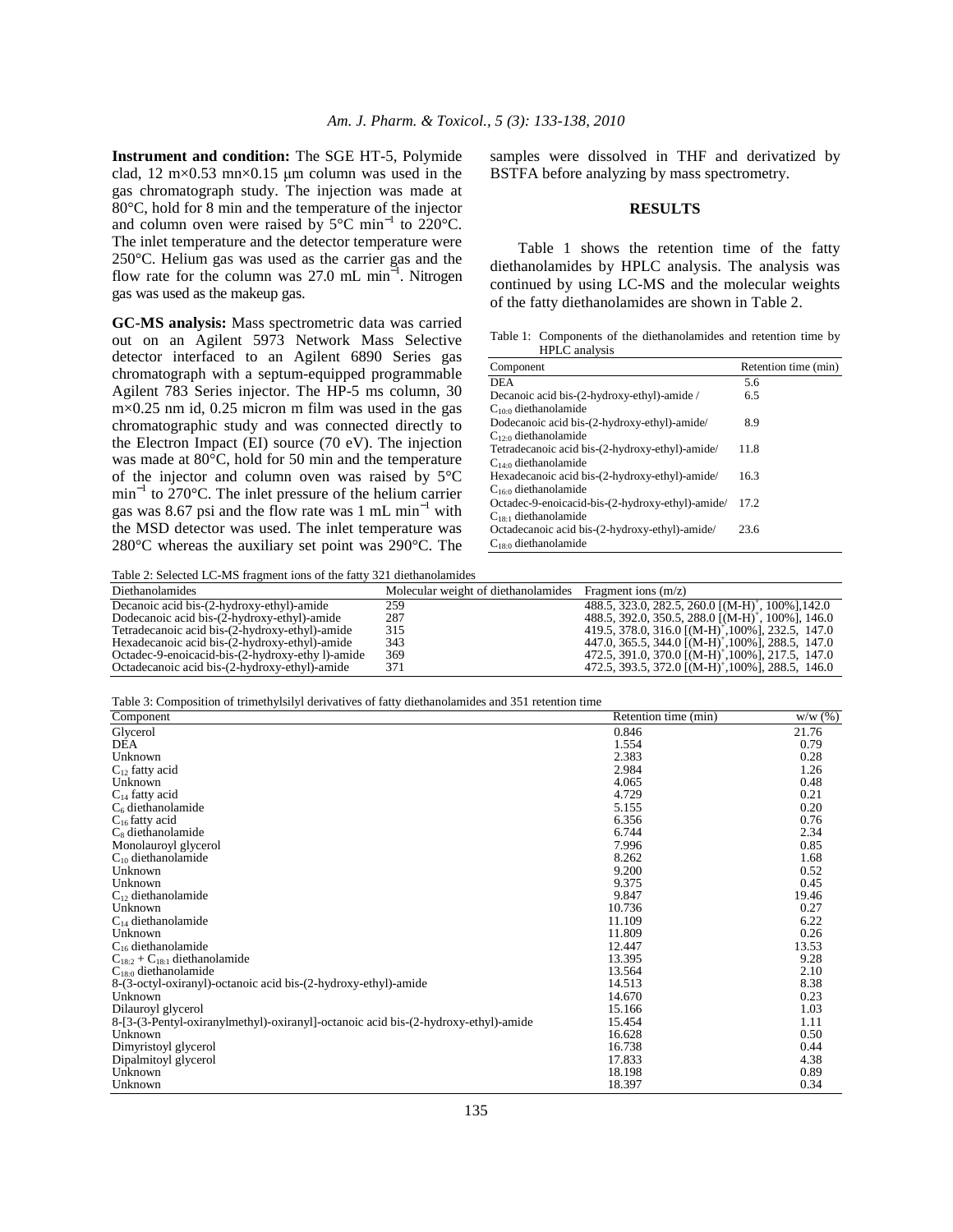|                                                      | Table +. Detected OC THD Haghlent Tons of trinitentylish of activatives of 502 dictinariolalinges |                                         |                      |  |  |  |
|------------------------------------------------------|---------------------------------------------------------------------------------------------------|-----------------------------------------|----------------------|--|--|--|
| Trimethylsilyl derivatives of diethanolamide polyols | Retention time (min)                                                                              | Molecular weight $(g \text{ mol}^{-1})$ | Fragment ions, $m/z$ |  |  |  |
| $N, N-bis(2-(trimethylsilyloxy))$                    | 24.51                                                                                             | 347                                     | $347 \, (M+TMS)^+$ . |  |  |  |
| ethyl)hexanamide                                     |                                                                                                   |                                         | 332, 214, 146, 73    |  |  |  |
| $N, N-bis(2-(trimethylsilyloxy))$                    | 27.99                                                                                             | 375                                     | $375 \, (M+TMS)^+$ , |  |  |  |
| ethyl) octanamide                                    |                                                                                                   |                                         | 360, 242, 146, 73    |  |  |  |
| $N, N-bis(2-(trimethylsilyloxy))$                    | 31.30                                                                                             | 403                                     | 403 $(M+TMS)^+$ .    |  |  |  |
| ethyl)decanamid                                      |                                                                                                   |                                         | 388, 270, 146, 73    |  |  |  |
| $N, N-bis(2-(trimethylsilyloxy))$                    | 34.43                                                                                             | 431                                     | 431 $(M+TMS)^+$ .    |  |  |  |
| ethyl)dodecanamide                                   |                                                                                                   |                                         | 416, 298, 146, 73    |  |  |  |
| $N, N-bis(2-(trimethylsilyloxy) ethyl)$              | 37.33                                                                                             | 459                                     | 459 $(M+TMS)^+$ .    |  |  |  |
| Tetradecanamide                                      |                                                                                                   |                                         | 444, 326, 146, 73    |  |  |  |
| $N.N-bis(2-(trimethylsilyloxy))$                     | 40.08                                                                                             | 487                                     | 487 $(M+TMS)^+$ .    |  |  |  |
| ethyl)palmitamide                                    |                                                                                                   |                                         | 472, 354, 146, 73    |  |  |  |
| $N.N-bis(2-(trimethylsilyloxy))$                     | 42.31                                                                                             | 513                                     | 513 $(M+TMS)^+$ .    |  |  |  |
| ethyl) octadec-9-enamide                             |                                                                                                   |                                         | 498, 380, 146, 73    |  |  |  |
| $N.N-bis(2-(trimethylsilyloxy))$                     | 42.64                                                                                             | 515                                     | 515 $(M+TMS)^+$ .    |  |  |  |
| ethyl)stearamide                                     |                                                                                                   |                                         | 500, 382, 146, 73    |  |  |  |
| 8-(3-octyl-oxiran-2-yl)-N,N-bis(2                    | 44.99                                                                                             | 529                                     | $529(M+TMS)^{+}$ .   |  |  |  |
| (trimethylsilyloxy)ethyl) octanamide                 |                                                                                                   |                                         | 514, 396, 146, 73    |  |  |  |
| $8-(3-9$ -entyloxiran-2-                             | 47.55                                                                                             | 543                                     | 543 $(M+TMS)^+$ .    |  |  |  |
| yl)methyl)oxiran-2-yl)-N,N-bis(2-(trimethy           |                                                                                                   |                                         | 528, 410, 146, 73    |  |  |  |
| lsilyloxy)ethyl)octanamide                           |                                                                                                   |                                         |                      |  |  |  |

|  |  | Table 4: Selected GC-MS fragment ions of trimethylsilyl derivatives of 362 diethanolamides |  |
|--|--|--------------------------------------------------------------------------------------------|--|
|--|--|--------------------------------------------------------------------------------------------|--|

Table 3 summarizes the composition and retention time of trimethylsilyl derivatives of fatty diethanolamides, glycerol, DEA, monoglycerides, diglycerides and some minor unknown compounds. Table 4 shows the results of GC-MS analysis by showing the selected GC-MS fragment ions of trimethylsilyl derivatives of diethanolamides.

## **DISCUSSION**

**HPLC and LC-MS analyses:** To date, the characterization of diethanolamides using HPLC and LC-MS analyses have not been reported yet. Therefore, this study attempted to use a compatible solvent, Acetonitrile (ACN), to dissolve the sample for HPLC analysis. As the diethanolamides consisted of hydroxyl and amide groups that are rather polar, the solvent system of 90:10 (ACN: water) was the most suitable for use in the separation. When the fatty diethanolamide mixtures are analyzed, the retention time between the products and the prepared secondary standards was comparable and most of the major diethanolamide compounds, namely C<sub>10:0</sub>, C<sub>12:0</sub>, C<sub>14:0</sub>, C<sub>16:0</sub>, C<sub>18:1</sub> and  $C_{18:0}$  were successfully identified as in Table 1. Subsequent characterization of the diethanolamides was continued using LC-MS analysis and the molecular weight of the products were identified (Table 2). HPLC is a convenient method in separation of fatty diethanolamides by only dissolving the samples with mobile phase without any derivatization. However, only non-epoxidized fatty diethanolamides were identified by HPLC analysis, the separation was still not system had been modified; unfortunately the epoxidized fatty diethanolamides were still failed to separate. Studies may be continued in future by using other type of columns.

complete. Different solvent systems, condition of the

**GC and GC-MS analyses:** GC method has been reported not only in separating diethanolamides products (O'Connell, 1977) but also in obtaining better results when compared with the HPLC method in analyzing palm oil-based polyol esters (Yunus *et al*., 2002). Thus, GC method was attempted in order to obtain a better and comprehensive separation of the diethanolamide mixtures. A number of organic solvents were used to dissolve the synthesized diethanolamides. Results showed that DMF and THF were the most suitable solvents. The fatty diethanolamides with hydroxyl and amide functionalities are rather polar with low volatility and hence were converted to the less polar trimethylsilyl derivatives prior to injection. Piekos and co-workers reported the conversion of ethanolamines to trimethylsilyl derivatives before gas chromatographic determination by reacting the monoethanolamines, diethanolamines and triethanolamines with N,O-bis(trimethylsilyl)acetamide (BSA) (Piekos *et al*., 1975). In this study, N,Obis(trimethylsilyl)-trifluoroacetamide (BSTFA) was used to convert diethanolamides to the trimethylsilyl diethanolamide products. The retention time between the products and the prepared secondary standards was comparable and most of the trimethylsilyldiethanolamides, namely  $C_{6:0}$ ,  $C_{8:0}$ ,  $C_{10:0}$ ,  $C_{12:0}$ ,  $C_{14:0}$ ,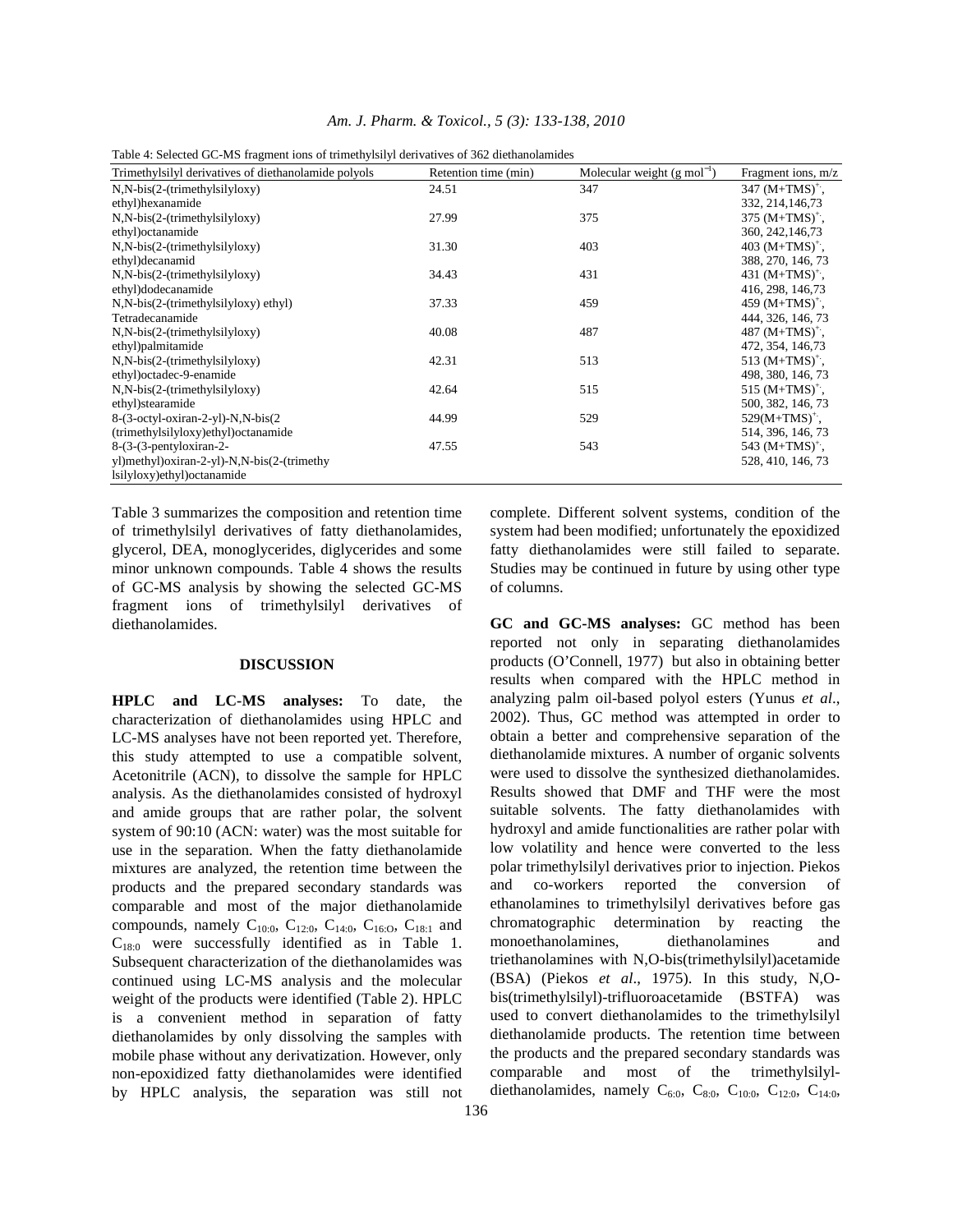$C_{16:0}$ ,  $C_{18:2}$ ,  $C_{18:1}$ ,  $C_{18:0}$ , epoxidized  $C_{18:1}$  and epoxidized C18:2 diethanolamides, were successfully identified. Besides, Glycerol, DEA, fatty acids, monoglycerides and diglycerides were also identified (Table 3). The percentage of the fatty diethanolamide products and glycerol by-products contained in the sample were 64.30 and 21.76%; respectively. Some unknown compounds (3.22%) were detected in the product mixtures. These unknown compounds were most likely diesteramine, N,N-bis(2-hydroxyethyl) piperazine(I), monoesteramine, monoesteramide or diesteramide produced from the self-condensation of DEA and diethanolamide products at elevated temperature (Trowbridge *et al*., 1955). This observation was consistent with the report on condensation of coconut oil with DEA that yielded 2.8% (w/w) of diesteramine by-products through gas chromatographic analysis (O'Connell, 1977). The molecular weight and structure of the trimethylsilyl-173 derivatized diethanolamides were further characterized using GC-MS analysis (Table 4) The molecular ion  $(M+TMS)^+$ . For the epoxidized diethanolamides, namely 8-(3 octyl-oxiranyl)-octanoic acid bis-(2 trimethylsilanyloxyl-ethyl)-amide and 8-[3-(3-Pentyloxiranylmethyl)- oxiranyl]-octanoic acid bis-(2 trimethylsilanyloxyl-ethyl)-amide, were recorded at 529 and 543 m/z respectively. GC and GC-MS analyses gave complete separation to the reaction mixture containing epoxidized and non-epoxidized fatty diethanolamides. These chromatographic methods are more suitable to be used in monitoring the products of the reaction. The only disadvantage for this method is the conversion of fatty diethanolamides to trimethylsilyl derivatives prior to injection.

# **CONCLUSION**

 HPLC and LCMS analyses can be used to analyze fatty diethanolamides from the synthesis of natural triacylglycerols with diethanolamine. GC and GC-MS analyses provide a more complete separation to fatty diethanolamide mixture with epoxidized and nonepoxidized fatty diethanolamides. These chromatographic and spectrometric methods are suitable for reaction monitoring, particularly reactions involving epoxidized oil.

# **ACKNOWLEDGEMENT**

 This study was supported by the Malaysian Palm Oil Board Graduate Research Grant.

#### **REFERENCES**

- Badri, K.H., S.H. Ahmad and S. Zakaria, 2001. The production of a high-216 functionality RBD palm kernel-based polyester polyol. J. Applied Polymer Sci., 82: 827-832. DOI: 10.1002/app.1913
- Badri, K.H., Z. Othman and S.H. Ahmad, 2004. Rigid polyurethane foams from oil palm resources. J. Mater. Sci., 39: 5541-5542. DOI: 10.1023/B:JMSC.0000039282.86374.fc
- Bononi, M. and F. Tateo, 2007. Identification of perfluorooctanoic acid release from commercial coated cooking pans by liquid chromatography coupled to electrospray ionization tandem mass spectrometry. Am. J. Agric. Biol. Sci., 2: 191-194. http://www.scipub.org/fulltext/AJAB/AJAB23191- 194.pdf
- Feairheller, S.H., R.G. Bistline, A. Bilyk, R.L. Dudley and M.F. Kozempel *et al*., 1994. A novel technique for the preparation of secondary fatty amides. III. Alkanolamides, diamides and arylamides. J. Am. Oil Chem. Soc., 71: 863-866. DOI: 10.1007/BF02540463
- Khoe, T.H and E.N. Frankel, 1976. Rigid polyurethane foams from diethanolamides of carboxylated oils and fatty acids. J. Am. Oil Chem. Soc., 53: 17-19. DOI: 10.1007/BF02632517
- Khoe, T.H., F. Otey, E.N. Frankel and J.C. Cowan, 1973. Polyurethane foams from hydroxymethylated fatty diethanolamides. J. Am. Oil Chem. Soc., 50: 331-333. DOI: 10.1007/BF02641367
- Kolancilar, H., 2004. Preparation of laurel oil alkanolamide from laurel oil. J. Am. Oil Chem. Soc., 81: 597-598. DOI: 10.1007/s11746-006- 0947-y
- Lee, C.S., T.L. Ooi, C.H. Chuah and S. Ahmah, 2007. Rigid polyurethane foam production from palm oilbased epoxidized diethanolamides. J. Am. Oil Chem. Soc., 84: 1161-1167. DOI: 10.1007/s11746- 007-1150-5
- Lee, C.S., T.L. Ooi and C.H. Chuah, 2009. The effect of reaction temperature on retaining oxirane oxygen contents in the synthesis of epoxidized diethanolamides. Am. J. Applied Sci., 6: 72-77. http://www.scipub.org/fulltext/ajas/ajas6172-77.pdf
- O'Connell, A.W., 1977. Analysis of coconut oildiethanolamine condensates by gas chromatography. Anal. Chem., 49: 835-838. DOI: 10.1021/ac50014a042
- Piekos, R., K. Kobylczyk and J. Grzybowski, 1975. Quantitative gas chromatographic determination of ethanolamines as trimethylsilyl derivatives. Anal. Chem., 47: 1157-1159. DOI: 10.1021/ac60357a030